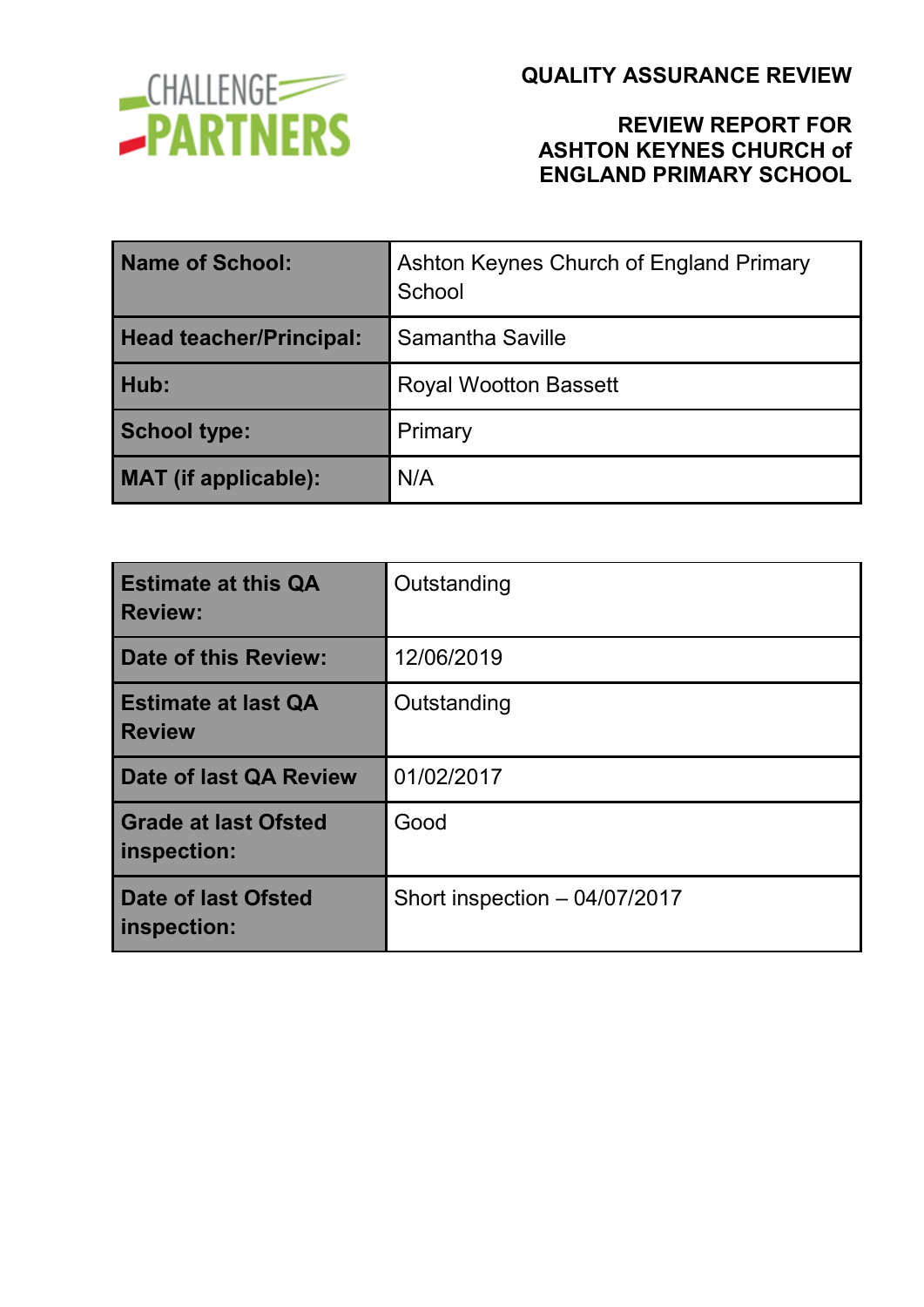

### **REVIEW REPORT FOR ASHTON KEYNES CHURCH of ENGLAND PRIMARY SCHOOL**

#### **Quality Assurance Review**

The review team, comprising of host school leaders and visiting reviewers agree that evidence indicates these areas are evaluated as follows:

| <b>School Improvement Strategies</b>                          | <b>OUTSTANDING</b>                                               |
|---------------------------------------------------------------|------------------------------------------------------------------|
| <b>Outcomes for Pupils</b>                                    | <b>OUTSTANDING</b>                                               |
| <b>Quality of Teaching, Learning and</b><br><b>Assessment</b> | <b>OUTSTANDING</b>                                               |
| <b>Area of Excellence</b>                                     | None submitted for this review.                                  |
| <b>Previously accredited valid Areas</b><br>of Excellence     | Teaching and learning of writing<br>across the school 01/02/2017 |
| <b>Overall Estimate</b>                                       | <b>OUTSTANDING</b>                                               |

*Please note that a Challenge Partners Quality Assurance Review is not equivalent to an Ofsted inspection, and agreed estimates from the review are not equivalent to Ofsted judgements.*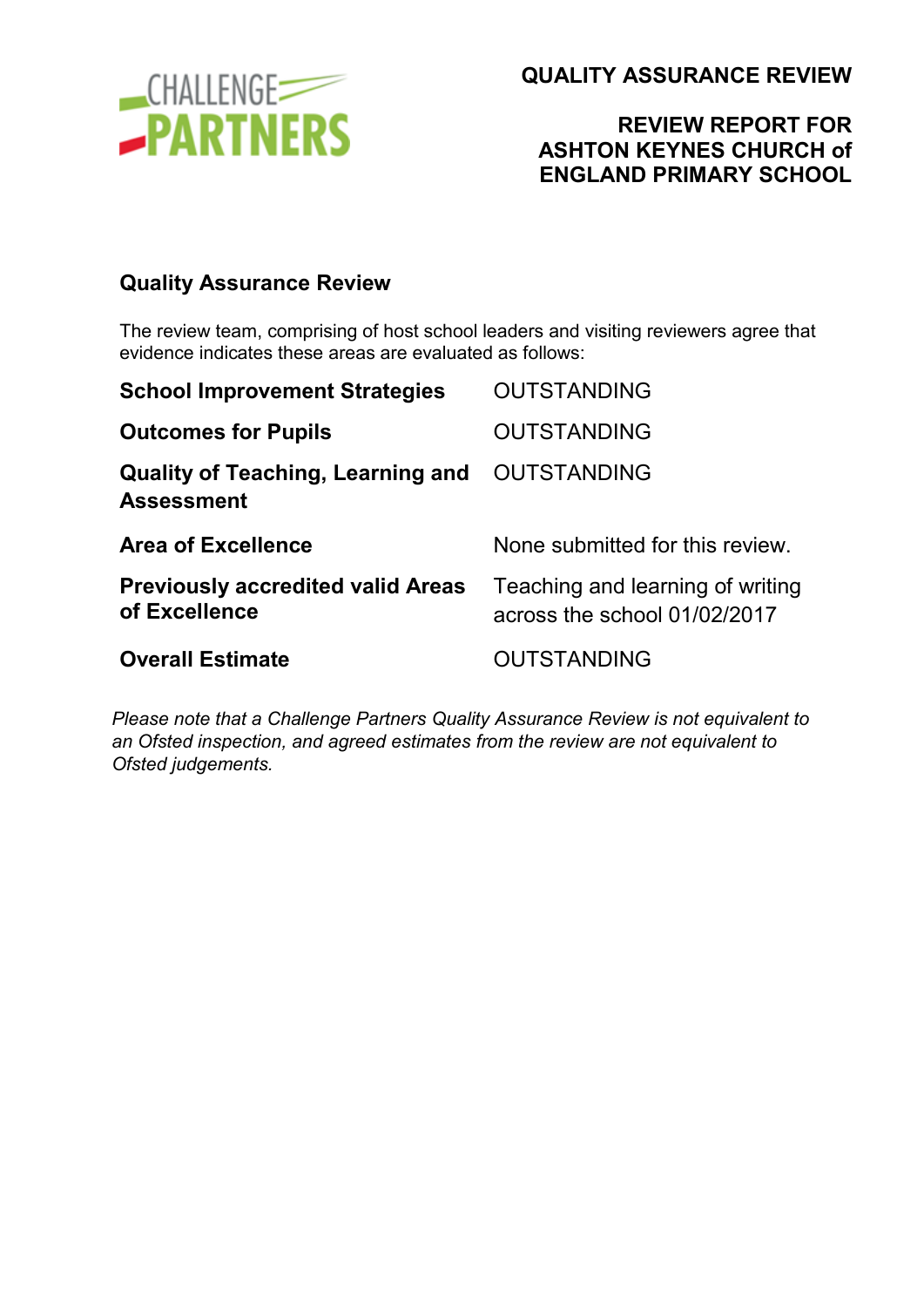

# **REVIEW REPORT FOR ASHTON KEYNES CHURCH of ENGLAND PRIMARY SCHOOL**

## **1. Context and character of the school**

- Ashton Keynes Church of England Primary School is smaller than average although its success has led to numbers increasing considerably in recent years. The school is heavily over-subscribed.
- The vast majority of pupils are from White British backgrounds. The proportion of pupils who are from minority ethnic groups, or who have English as an additional language is well below the national average.
- The proportion of disadvantaged pupils in the school is below average.
- The proportion of pupils in receipt of support for special educational needs and/or disabilities (SEND) is broadly average, as is the proportion who have an education, health and care plan.
- Leaders, pupils and parents are very excited by the proposed re-development of the Key Stage 1 area, with work due to start over the coming summer holiday.
- The school motto is "Shine Bright \* Reach for The Stars" which all staff enforce relentlessly to instil in pupils that everything is possible if they work hard and do their best.
- The school recently received a letter from the Department for Education congratulating staff on the progress pupils made from Key Stage 1 to 2, placing the school in the top 3% in the country.

### **2.1 School Improvement Strategies - Progress from previous EBIs**

● Since the last review, middle leaders are now required to submit subject impact reports to governors which has met with great success, in addition to developing the roles and responsibilities of those members of staff. Increasing the depth of learning has resulted in the establishment of a Global Advocacy project with the intention of gaining the national award in this area. Curricular enrichment and increased parental involvement have assisted greatly in further developing this aspect.

### **2.2 School Improvement Strategies - What went well**

● The school is exceptionally well-led. The headteacher's passion is contagious and all staff share in her drive to provide the best possible opportunities for their pupils. The senior leadership team forms a cohesive unit, and its members know the pupils and their individual needs extremely well. This ensures that learning is personalised and thus highly effective.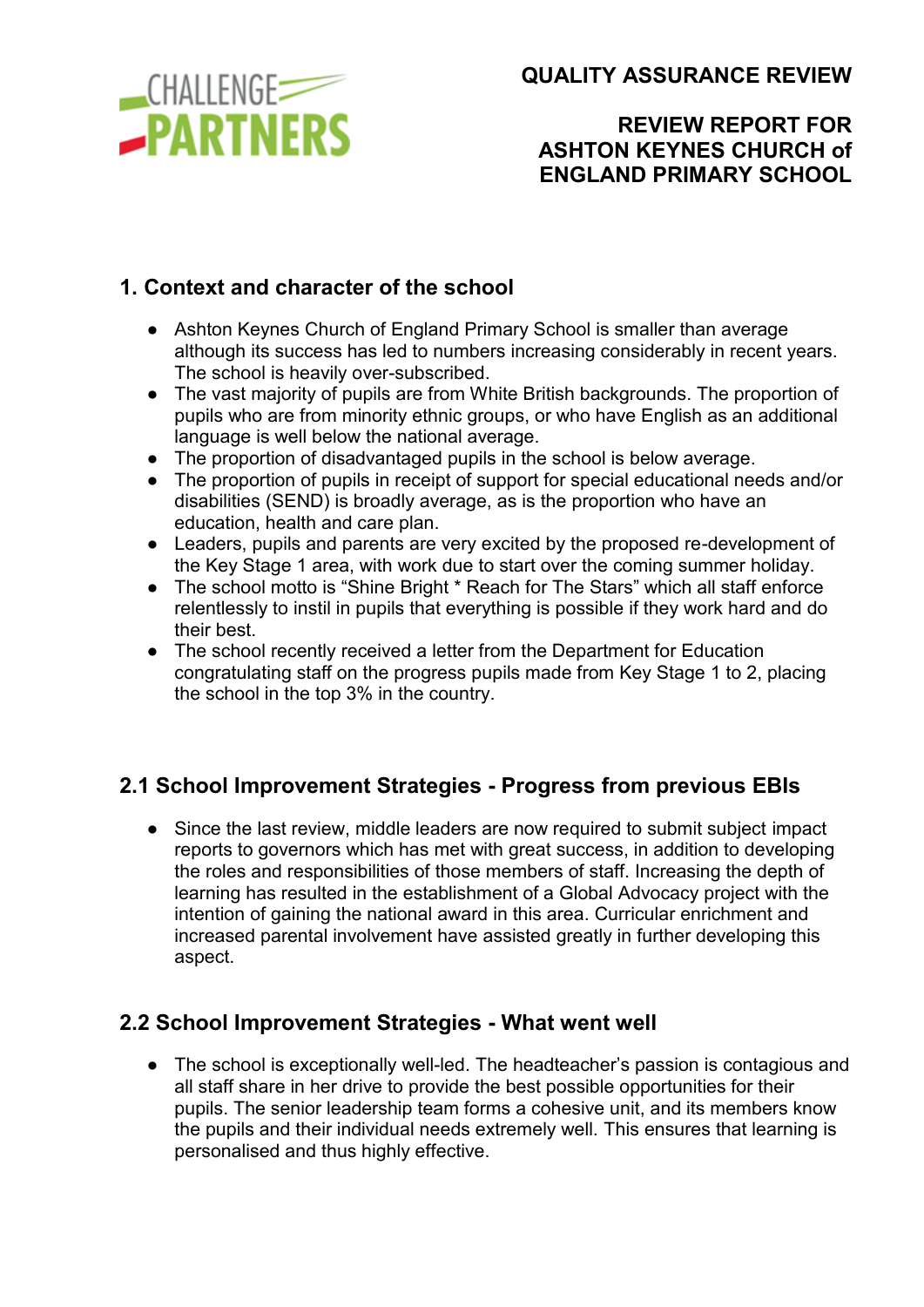\_CHALLENGE<sup>\_\_\_\_</sup> **-PARTNERS**  **QUALITY ASSURANCE REVIEW**

### **REVIEW REPORT FOR ASHTON KEYNES CHURCH of ENGLAND PRIMARY SCHOOL**

- Senior leaders set aspirational targets for all staff to work towards, resulting in the entire workforce moving in the same direction. The examples leaders set are wholly adopted by all so that the school continues to achieve high-level outcomes. This is echoed in the concise school improvement plan, where the course for the main priorities is charted to ensure continuity and further improvement.
- The devolved leadership model employed by senior leaders ensures a there is a valid succession pattern established but also empowers the middle leader group to thrive in their roles. The additional responsibilities delegated to them results in their contribution to driving the school forward, becoming vital and valued in equal measure.
- To ensure smooth transition between classes and phases, staff work collaboratively in planning and monitoring, for example Year 3 and 4 staff liaise closely to guarantee progression in skills and knowledge. Year 2 and 3 teachers also work together effectively to bring certainty to the movement of pupils from one phase to the next.
- The school's philosophy encompasses the notion 'every teacher a leader' and relies on close communication throughout the whole staff and the distribution of responsibility. This enhances teachers' autonomy, ownership and accountability. Opportunities for leadership spread to the pupil population, and this group has the chance to adopt these roles in many guises.
- Improving outcomes in writing has been a whole-school issue but especially so in Key Stage 1. As a result of the strategies leaders have embedded, there is now no difference in the quality of writing in core and foundation books. Additional support already in place in Year 2 is set to continue when that group moves into Year 3 in order to sustain improvement.
- The school is embarking on a project related to Global Advocacy with the aim of gaining the national award in this aspect. This is intended to further develop pupils' awareness and understanding of social, moral and spiritual matters. One aspect of this scheme comes in the spirited art competition the school and pupils have already started completing high-quality artwork that represents their beliefs.
- Because leaders are fully focused on maintaining high standards of teaching and learning, their joint 'book looks' with teachers result in EBIs that are then reviewed in subsequent meetings. This ensures that areas that may require development are continuously monitored.
- The school's Shine Curriculum is based on a 'seven-year journey' from Reception to Year 6, the summary of which states the intention to "lift the lid on learning and opportunities; there are no limits which enables children to thrive and excel." The breadth, depth and range of learning experiences the curriculum offers certainly enables pupils to develop into inquisitive, confident life-long learners.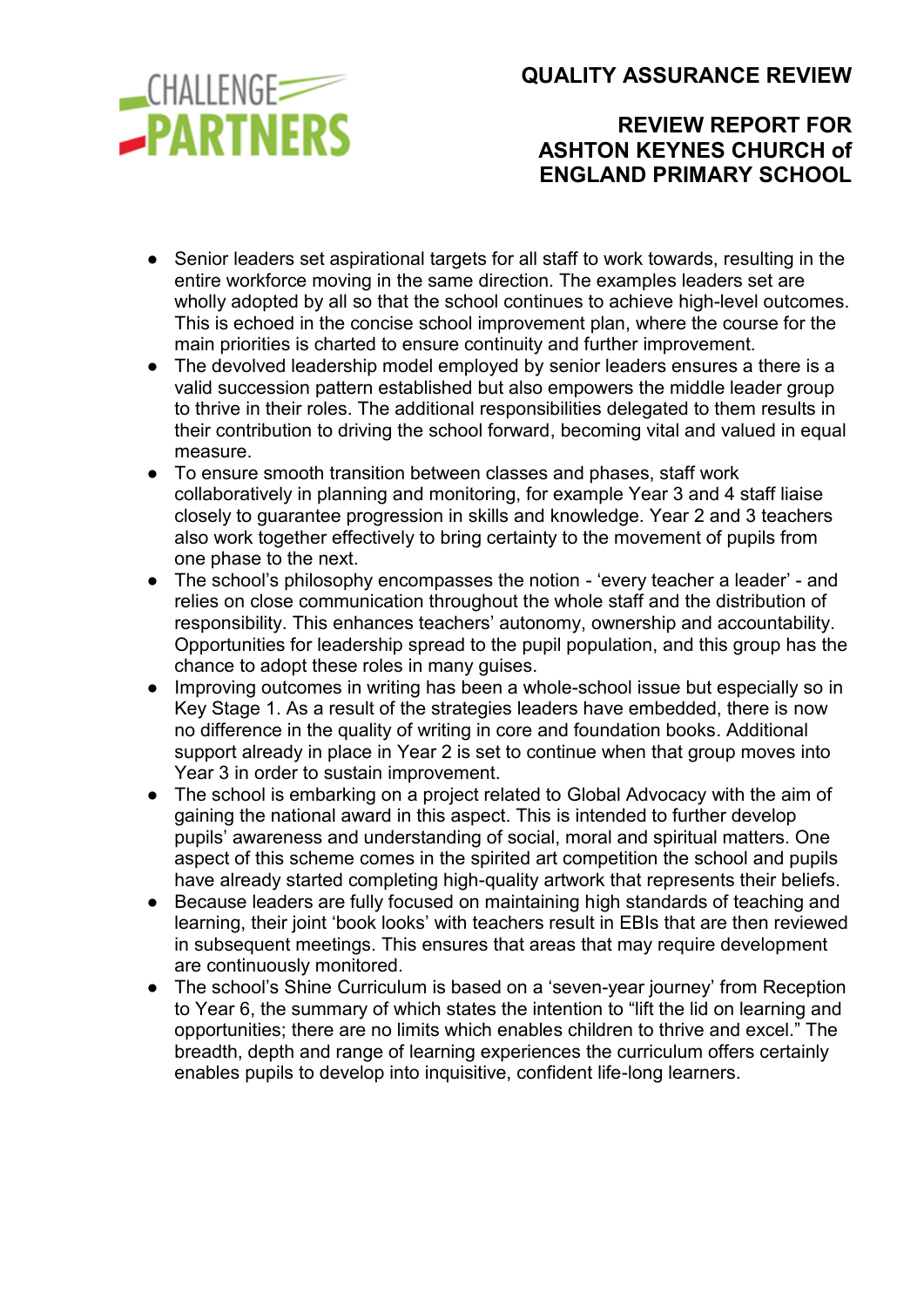

## **REVIEW REPORT FOR ASHTON KEYNES CHURCH of ENGLAND PRIMARY SCHOOL**

### **2.3 School Improvement Strategies - Even better if…**

After discussion, no EBIs emerged from this review.

# **3.1 Quality of Teaching, Learning and Assessment - Progress from previous EBIs**

• The use of hand signals to monitor pupils' understanding and agreement/disagreement during discussion has been adopted school-wide, as has the use of 'top-tips'. Further development of the role of teaching assistants (TAs) has enabled this group of staff to provide ongoing feedback and increased challenge for pupils in lessons.

# **3.2 Quality of Teaching, Learning and Assessment - What went well**

- Teaching is consistently strong across all phases. Leaders have established a culture where all staff are encouraged to take risks in their planning and execution. This ensures that staff morale is high, but everyone is aware that support is readily available if it should be required.
- High quality teaching and learning begins in the Early Years Foundation Stage (EYFS), where highly skilled teachers and other adults ensure that children receive a broad range of learning experiences using the well-resourced indoor and outdoor areas. The whole-school focus on writing begins here because children are given every opportunity to write or mark-make, such that they quickly become enthusiastic writers. Children are definitely 'Year 1-ready' by the end of Reception.
- Highly-skilled teaching assistants are effectively deployed in class to ensure that pupils who require support get the best. The plethora of training and guidance additional adults receive enables them to make a difference in school, and they relish the further responsibilities they are entrusted with.
- A true sense of love and nurture pervades the school. Pupils are intensely proud of their school and are fully committed to their learning One said, "The school is amazing". Mutual relationships are dominant features in all classrooms, based on respect and willingness to learn. Teachers have a strong bond with their classes but pupils too, have positive interaction with their classmates. They support each other in their learning but are also quick to pick each other up on any minor attentional lapses. A girl in the Reception class reminded her neighbour to sit up straight in assembly, reinforcing the school's values. This ethos contributes to a highly purposeful learning environment.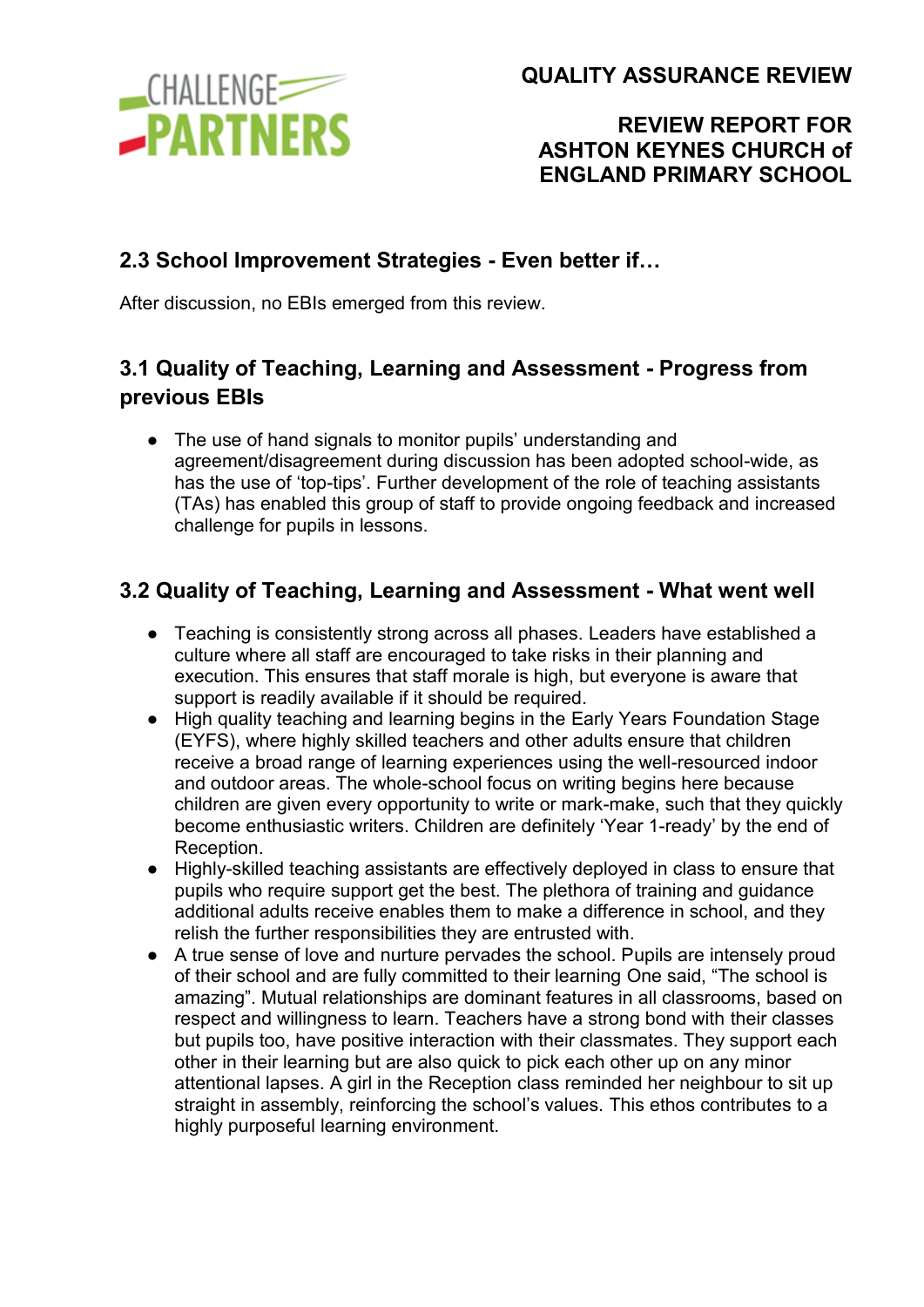**CHALLENGE -PARTNERS**  **QUALITY ASSURANCE REVIEW**

### **REVIEW REPORT FOR ASHTON KEYNES CHURCH of ENGLAND PRIMARY SCHOOL**

- The whole school focus on raising standards in writing was evident in all classrooms and pupils' books. This was particularly evident in Year 6, where pupils were writing extended pieces from a video clip stimulus and skilfully alternating first and third person narrative into their work.
- Teachers exhibit strong subject knowledge that enables them to bring learning to life. Modelling is equally a strength, which was exemplified in a Year 1 mathematics lessons where the teacher initiated the activity clearly so that pupils were quickly able to work independently.
- On that theme, independence is a feature in all classes. The self-selection of resources leading to sustained learning in a Reception class indicates that this aspect is developed from the start.
- High levels of engagement are always the norm and the use of hand-signals to gauge learning and understanding leads to full attention. Because teachers have exceptionally high expectations, off-task behaviour is a rare occurrence: pupils universally portray positive behaviours for learning.
- Differentiation and challenge are appropriate. In a Year 6 English lesson, the teacher enabled pupils to individually challenge themselves – one boy boasted, "Look at the progress I've made" when a reviewer looked in his book.
- Books reveal pupils at all age groups fulfilling the teachers' expectations regarding the quality of work. The focus on improving writing is tangible and all staff continue to maintain and insist on the highest standards of writing. Strong levels of progress are clearly evident.

# **3.3 Quality of Teaching, Learning and Assessment - Even better if…**

…teachers provided further opportunities for pupils to act on open-ended questions in order to deepen their reasoning and understanding through their responses.

# **4. Outcomes for Pupils**

- The school's catchment area comprises varied levels of deprivation, but children enter at levels of development that are broadly what would be expected. That they make significant progress over time is testament to the high-quality teaching they receive. This commences in the vibrant Reception class, where children achieved a good level of development that exceeded the national average in 2018.
- Virtually all 'headline' measures exhibit a trend of improvement over recent years. This was exemplified in the percentage of pupils who achieved the Year 1 phonics screening check, which was much higher than the national average; almost all pupils passed.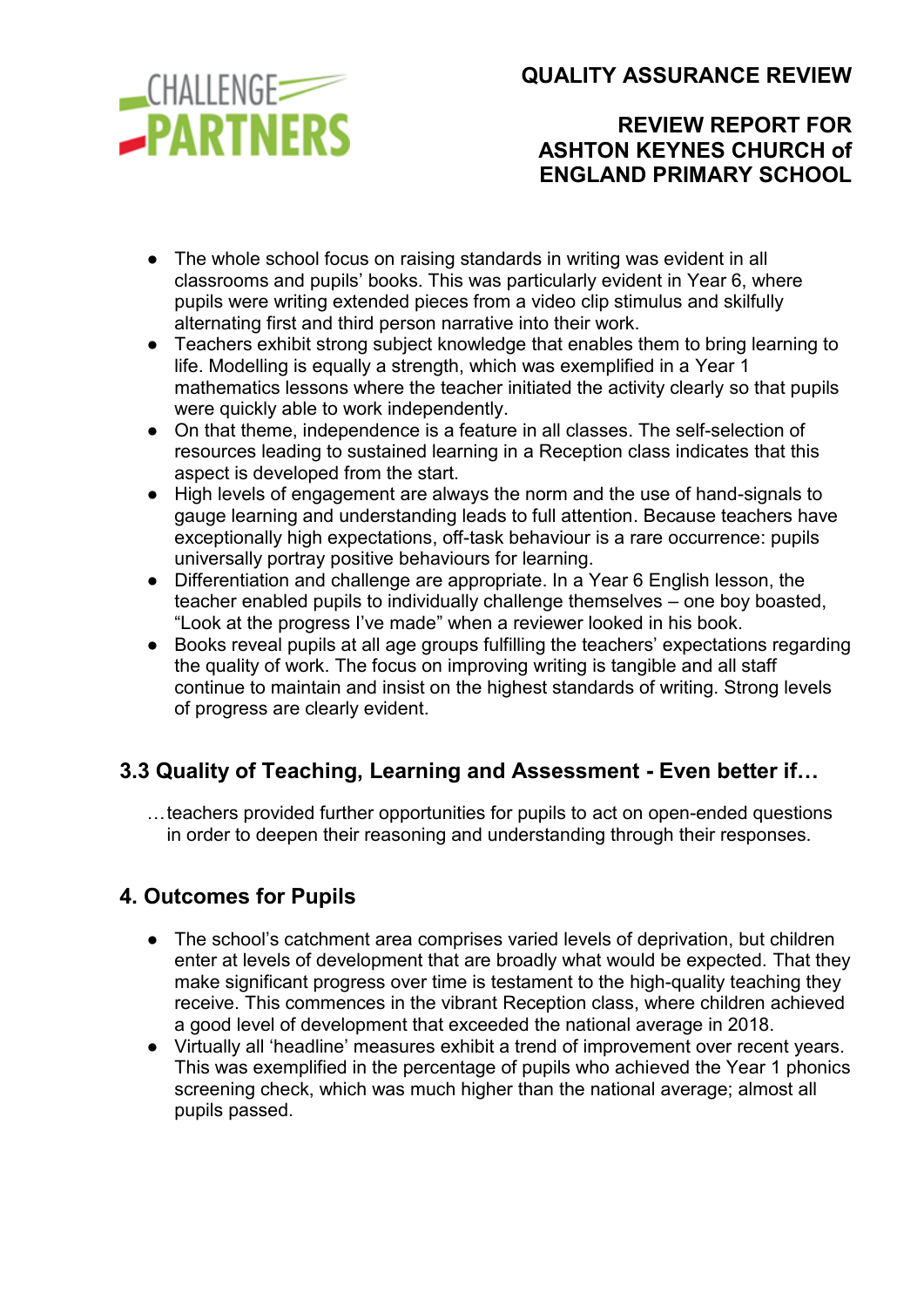\_CHALLENGE<sup>1</sup> **-PARTNERS**  **QUALITY ASSURANCE REVIEW**

### **REVIEW REPORT FOR ASHTON KEYNES CHURCH of ENGLAND PRIMARY SCHOOL**

- Last year's Key Stage 1 results continued the upward trend, where at the expected standard, reading, writing and mathematics easily bettered the national averages, the latter especially so. At the greater depth level, writing was below the national average, but the other two areas were well above.
- The progress pupils make by the time they reach Year 6 is remarkable. Key Stage 2 progress scores for reading, writing and mathematics rated well above average levels; again, mathematics being the strongest of the three, closely followed by reading.
- Attainment at the expected level crushed the national averages for reading, writing and mathematics; almost all pupils gained age-related expectations. The percentages of pupils gaining the higher standard was equally astounding, with over half the pupils gaining this measure in reading and mathematics. Similarly, high levels of attainment were gained in the English Grammar, Punctuation and Spelling test at both standards.
- Disadvantaged pupils and those with SEND constitute small numbers across the school, hence their attainment is not statistically significant. However, from their individual starting points, they make strong progress.
- Assessment and tracking systems are accurate, enabling leaders to confidently portray current data that reveals that high levels of progress and attainment are set to be maintained this summer. Figures indicate that the vast majority of Key Stage 1 pupils are in line to achieve at least age-related expectations and many are expected to gain the higher standard. Even higher numbers of pupils are on track for success at Key Stage 2. All are expected to achieve at least age-related expectations in mathematics, and most are to do so in reading and writing.
- Pupils are closely tracked from Year 2 to ensure their progress is linear and progressive. Effective pupil progress meetings are geared to focusing on all pupils, which enables early intervention where it is required to avoid any decreases.
- One-to-one teaching and pre-teaching ensure that disadvantaged pupils and those with SEND make strong progress. Staff have high aspirations for pupils and strategies they have established ensure that all make progress commensurate with their ability and no pupil is left behind. Independent targets are set and very specific interventions support pupils' development.

### **5. Area of Excellence**

None submitted for this review.